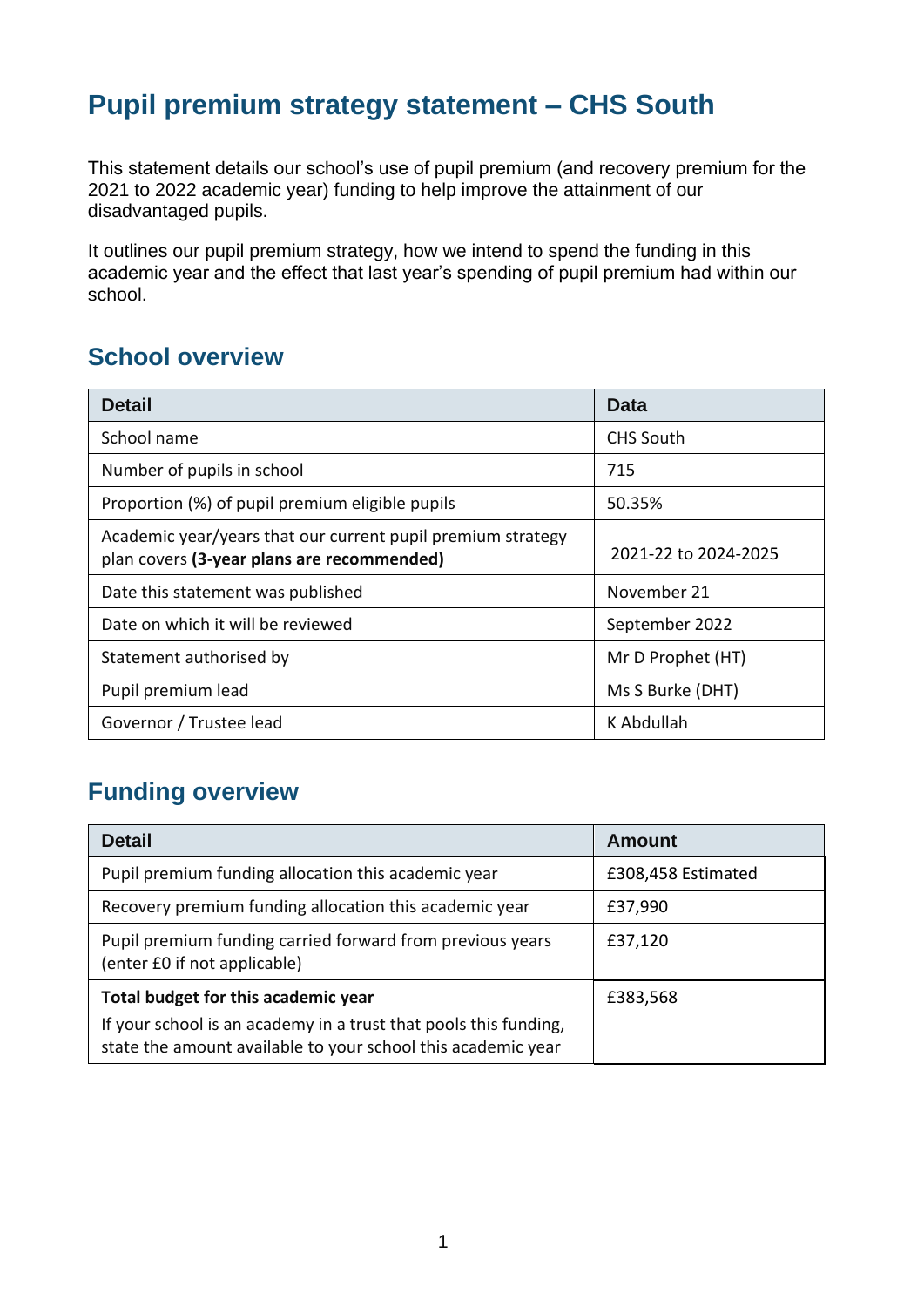# **Part A: Pupil premium strategy plan**

## **Statement of intent**

CHS South is committed to ensuring that all young people are supported to achieve their potential academically and to develop the skills and attributes necessary to succeed within Higher Education and future employment. As a truly comprehensive school our community is made up of students from diverse socio-economic and cultural backgrounds and we believe in aspiration for all.

Our shared core purpose –CREATIVE, HAPPY, SUCCESSFUL - affirms our belief that the development of the whole child is important. Our Pupil Premium Grant is used to support development of skills essential for academic SUCCESS; however, the school also wants to ensure that our young people are HAPPY and CREATIVE– therefore we aim to raise aspirations, self-esteem, confidence and expand cultural horizons. Our ethos is to ensure that all our students have opportunities to succeed in life and thrive regardless of disadvantage. Our objective is to use pupil premium funding to improve and sustain higher achievement for disadvantaged students that is comparable with that of non-disadvantaged students both in school and nationally.

Our expectation is for **all** students to make excellent progress and attain well across the curriculum. The approaches we have adopted at CHS South are selected based on strong educational evidence, with a focus on effective implementation. A key principle of the pupil premium strategy plan is to ensure **all staff across CHS South school community** take responsibility for the outcomes of disadvantaged students. Our Pupil Premium strategy is organised into Creative, Happy, Successful pledges.

#### **Pledges:**

- **Successfu**l Quality First Teaching ensures that PP & Catch-Up students receive aspirational, engaging teaching every day.
- **Creative** All staff have a relentless drive to ensure that PP students develop their cultural capital and take part in the enrichment opportunities available.
- **Happy**  All staff, including pastoral teams, prioritise and support PP students to improve their engagement, effort and attendance.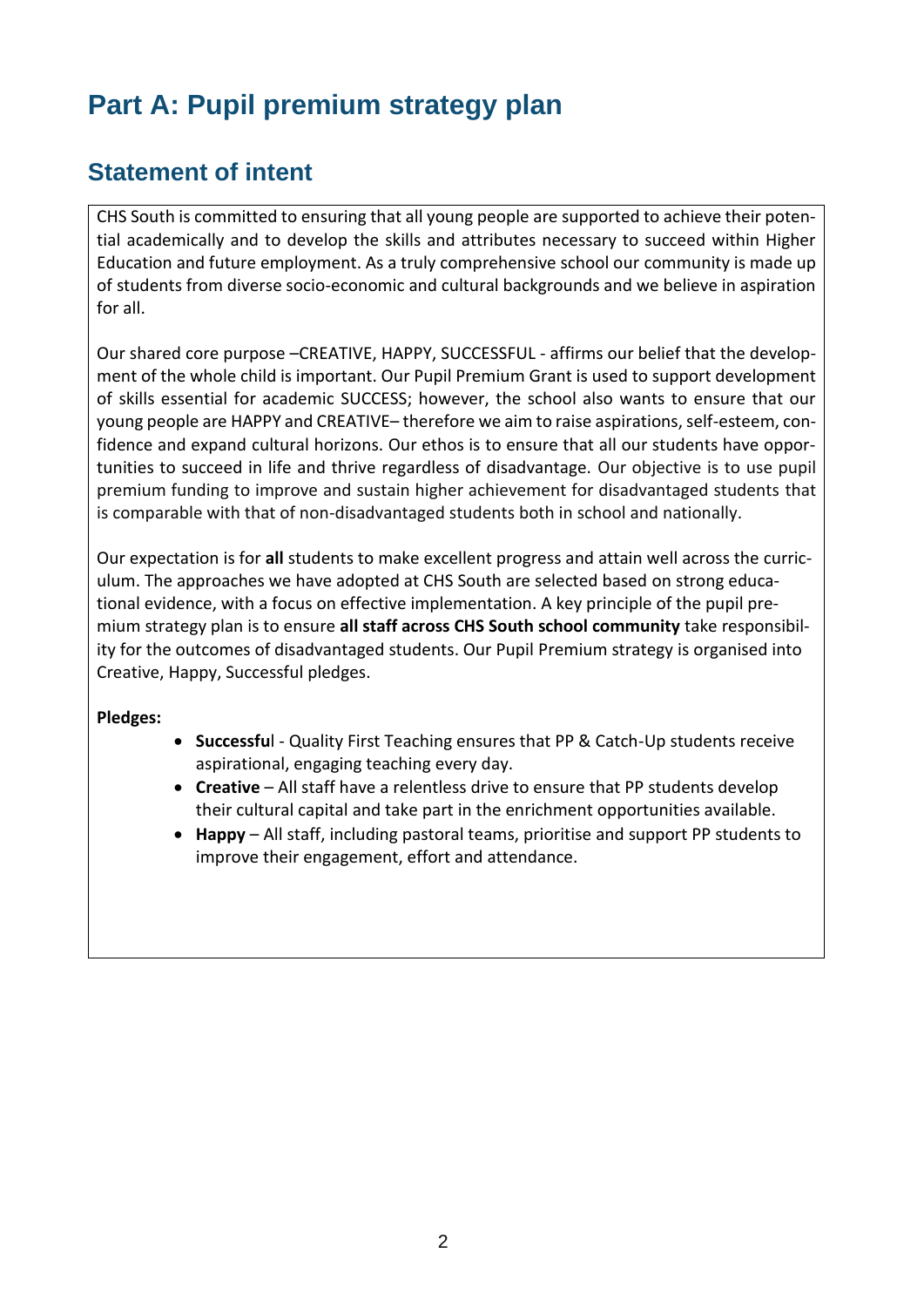# **Challenges**

This details the key challenges to achievement that we have identified among our disadvantaged pupils.

| <b>Challenge</b><br>number | <b>Detail of challenge</b>                                                                                                                                                                                                                                                                                                                                 |
|----------------------------|------------------------------------------------------------------------------------------------------------------------------------------------------------------------------------------------------------------------------------------------------------------------------------------------------------------------------------------------------------|
| 1                          | The attendance of some disadvantaged students is lower than their peers.<br>Last academic year 65% of the persistent absent pupils were eligible for PP<br>funding.                                                                                                                                                                                        |
| $\overline{2}$             | As a school we have an increased number of INA and EAL students. 202 pupils<br>(28%) of pupils have English as an Additional Language.                                                                                                                                                                                                                     |
| 3                          | The difference in reading age and spelling between disadvantaged and non-dis-<br>advantaged students can be significant. The literacy levels of our students eligi-<br>ble for Pupil premium on entry is generally lower than that of their peers. Poor<br>levels of literacy in comparison with their peers inhibits progress across the cur-<br>riculum. |
| 4                          | The academic progress of disadvantaged students can be less than their non -<br>disadvantaged peers which can ultimately impact on academic outcomes as<br>they leave school.                                                                                                                                                                              |
| 5                          | Deficits in cultural and social capital and access to CEIAG educational activities<br>are potentially limited. Disadvantaged students' gaps inhibit access to the cur-<br>riculum in terms of previous knowledge and limit understanding of future ca-<br>reer opportunities and how to access them.                                                       |
| 6                          | Negative behaviour points and fixed term exclusions are more prevalent for<br>pupils eligible for PP funding. They are more at risk of temporary and fixed<br>exlcusions which in turn limits access to quality first teaching.                                                                                                                            |
| 7                          | Parental Engagement can be lower for disadvantaged pupils.                                                                                                                                                                                                                                                                                                 |
| 8                          | Lower levels of effort in class and home learning are evident on average be-<br>tween disadvantaged and non-disadvantaged pupils. This is likely to impact on<br>outcomes.                                                                                                                                                                                 |
| 9                          | Disruption to school life due to COVID 19 is more likely to impact disadvantaged<br>students and impact on their overall outcomes.                                                                                                                                                                                                                         |

## **Intended outcomes**

This explains the outcomes we are aiming for **by the end of our current strategy plan**, and how we will measure whether they have been achieved.

| <b>Intended outcome</b>                          | <b>Success criteria</b>                |
|--------------------------------------------------|----------------------------------------|
| Development of team capacity to im-<br>$\bullet$ | The attendance of disadvantaged stu-   |
| prove attendance of pupils at risk of            | dents is sustained at a minimum of 95% |
| PA through pre-emptive and                       | across all years.                      |
| reactive approaches.                             | The gap between PP and NPP students is |
| To improve the attendance of<br>$\bullet$        | minimal.                               |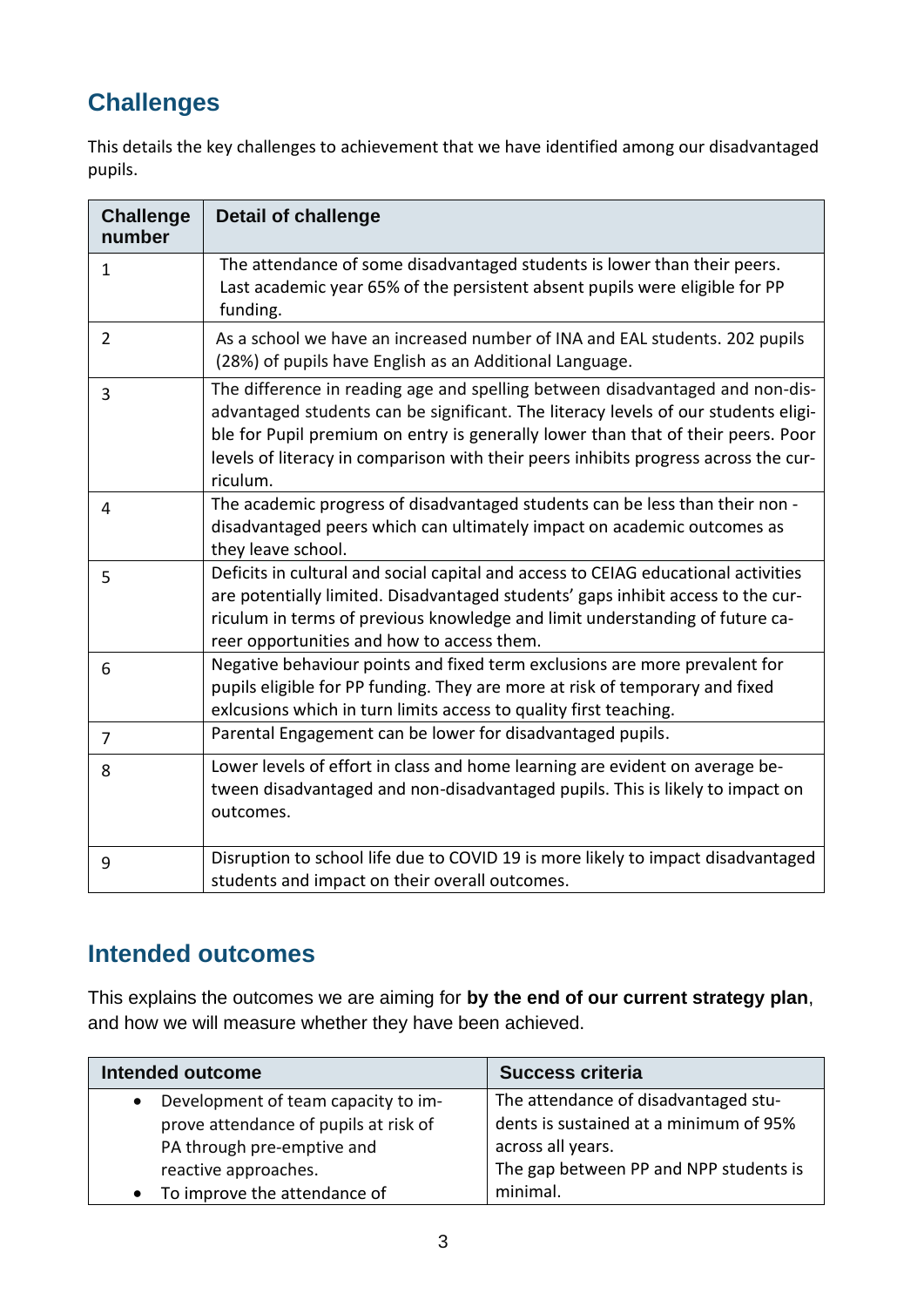| targeted disadvantaged students.                                                                                                                              |                                                                                                                                                                                                                                                                                                                                                                                                                                                                                                                                                                                               |
|---------------------------------------------------------------------------------------------------------------------------------------------------------------|-----------------------------------------------------------------------------------------------------------------------------------------------------------------------------------------------------------------------------------------------------------------------------------------------------------------------------------------------------------------------------------------------------------------------------------------------------------------------------------------------------------------------------------------------------------------------------------------------|
| There will be no significant<br>difference in the progress of<br>disadvantaged students and their non-<br>disadvantaged peers across all subject ar-<br>eas.  | KS3 and KS4 data reflect our ambition to<br>sustain the attainment gap between dis-<br>advantaged students and their peers to<br>less than 10%<br><b>Outcomes in 2021/22:</b><br>There is no significant difference across<br>subjects in the progress of PP and non-PP<br>pupils at KS4 - less than a 10% gap.<br>There is no significant difference across<br>subjects in the progress of PP and non-PP<br>pupils at KS3 - less than a 10% gap.                                                                                                                                             |
| To address gaps in knowledge through<br>$\bullet$<br>engagement with the National Tutoring<br>programme                                                       | Assessments show that gaps in<br>knowledge are addressed with early and<br>prompt small group intervention.                                                                                                                                                                                                                                                                                                                                                                                                                                                                                   |
| To achieve and sustain improved social<br>$\bullet$<br>and emotional wellbeing for all students<br>in our school, particularly our<br>disadvantaged students. | To increase opportunities for students to<br>access experiences to raise their cultural<br>capital; provide aspirational careers ad-<br>vice and guidance across a range of sub-<br>jects and job sectors; and to provide so-<br>cial and emotional support.<br>There will be no gap between PP and NPP<br>pupils at attendance to extra-curricular<br>activities.<br>Enrichment activities will be provided for<br>all pupils but with PP bias where group<br>numbers are limited.<br>PASS data will evidence no difference in<br>pupil's perception to school between PP<br>and NPP pupils. |
| Improved oral language skills and<br>vocabulary among disadvantaged<br>pupils across KS3 & KS4.                                                               | Assessments and observations indicate<br>significantly improved oral language<br>among disadvantaged pupils. This is<br>evident when triangulated with other<br>sources of evidence, including<br>engagement in lessons, book scrutiny<br>and ongoing formative assessment.                                                                                                                                                                                                                                                                                                                   |
| Improved decoding, fluency<br>and comprehension among disadvantaged<br>pupils across KS3 & KS4.                                                               | 100% of students will improve their read-<br>ing age from Autumn baseline on entry<br>to summer end of year data.<br>The reading age progress gap be-<br>tween disadvantaged and non-disadvan-<br>taged pupils will be insignificant - less<br>than a 10% gap.                                                                                                                                                                                                                                                                                                                                |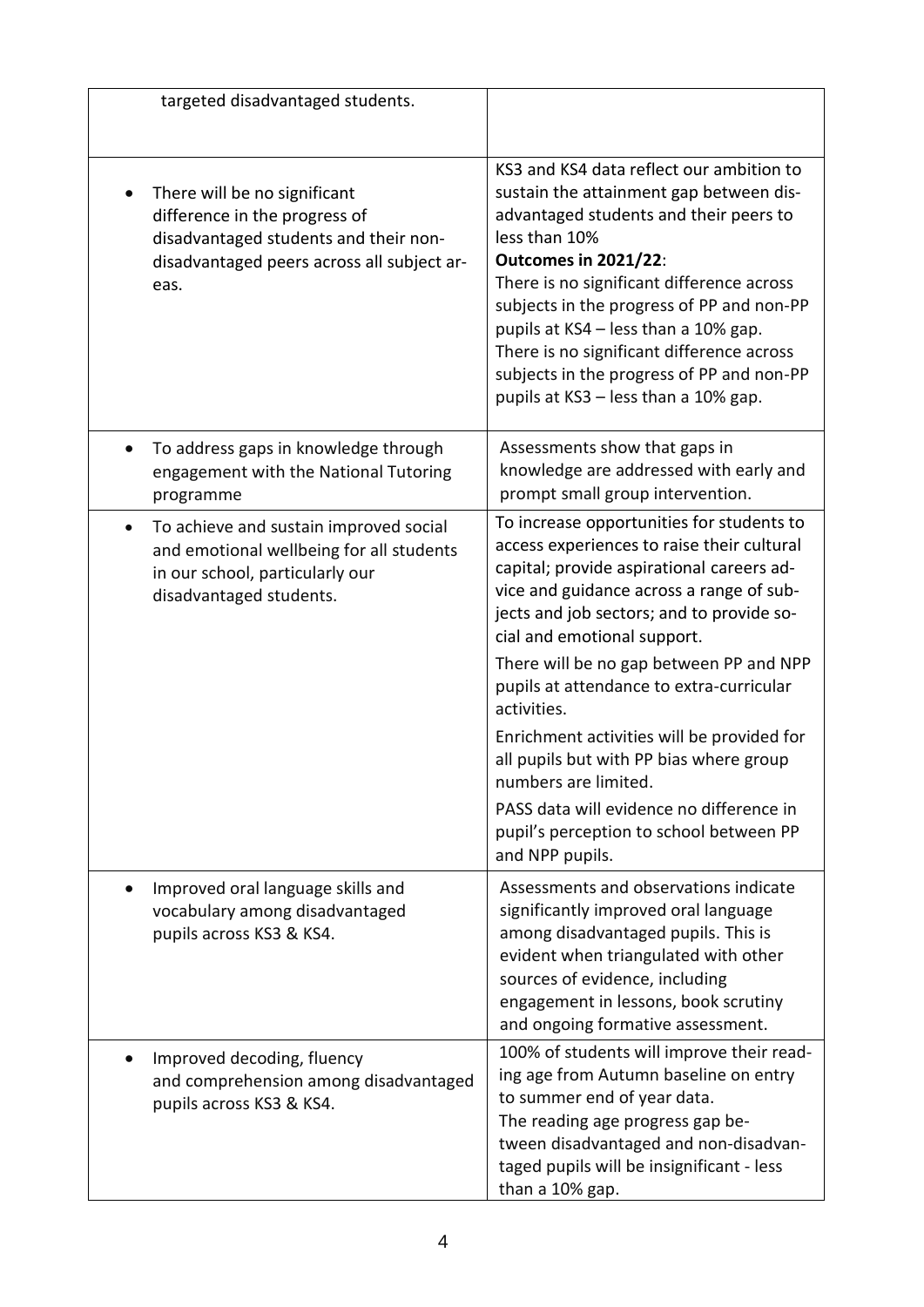| Higher levels of motivation are indicated<br>$\bullet$<br>through improved effort data for class<br>and home learning. | Termly Effort Tracking indicates that stu-<br>dents eligible for PP are displaying good<br>effort in class and at home. PP students<br>to achieve an average of good effort in<br>both class and home learning across the<br>academic year. |
|------------------------------------------------------------------------------------------------------------------------|---------------------------------------------------------------------------------------------------------------------------------------------------------------------------------------------------------------------------------------------|
| Students eligible for PP are not<br>$\bullet$<br>overrepresented in behavioural incidents.                             | Exclusion and Behaviour data indicates<br>that students eligible for PP are not over-<br>represented in behavioural incidents.                                                                                                              |

## **Activity in this academic year**

This details how we intend to spend our pupil premium (and recovery premium funding) **this academic year** to address the challenges listed above.

#### **Teaching (for example, CPD, recruitment and retention)**

Budgeted cost: £ 89378.02

| <b>Activity</b>                                                                                                                                                                                              | Evidence that supports this approach                                                                                                                                                                                                                                                                                                                          | <b>Challenge</b><br>number(s)<br>addressed |
|--------------------------------------------------------------------------------------------------------------------------------------------------------------------------------------------------------------|---------------------------------------------------------------------------------------------------------------------------------------------------------------------------------------------------------------------------------------------------------------------------------------------------------------------------------------------------------------|--------------------------------------------|
| A well designed<br>ambitious, connected and<br>coherent curriculum is in<br>place for all learners                                                                                                           | <b>EEF High Quality Teaching</b><br>https://educationendowmentfoundation.org.u<br>k/support-for-schools/school-improvement-<br>planning/1-high-quality-teaching                                                                                                                                                                                               | 1,2,3,4,5,6,7,8,9                          |
| Standardised tests to as-<br>sess learning. GL Assess-<br>ment package<br>Training will be provided<br>for staff to ensure<br>assessments<br>are delivered with<br>consistency<br>and interpreted correctly. | Standardised tests can provide reliable insights<br>into the specific strengths and weaknesses of<br>each pupil to help ensure they receive the cor-<br>rect additional support through interventions<br>or teacher instruction:<br><b>Standardised tests   Assessing and Monitor-</b><br>ing Pupil Progress   Education Endowment<br><b>Foundation   EEF</b> | 3,4                                        |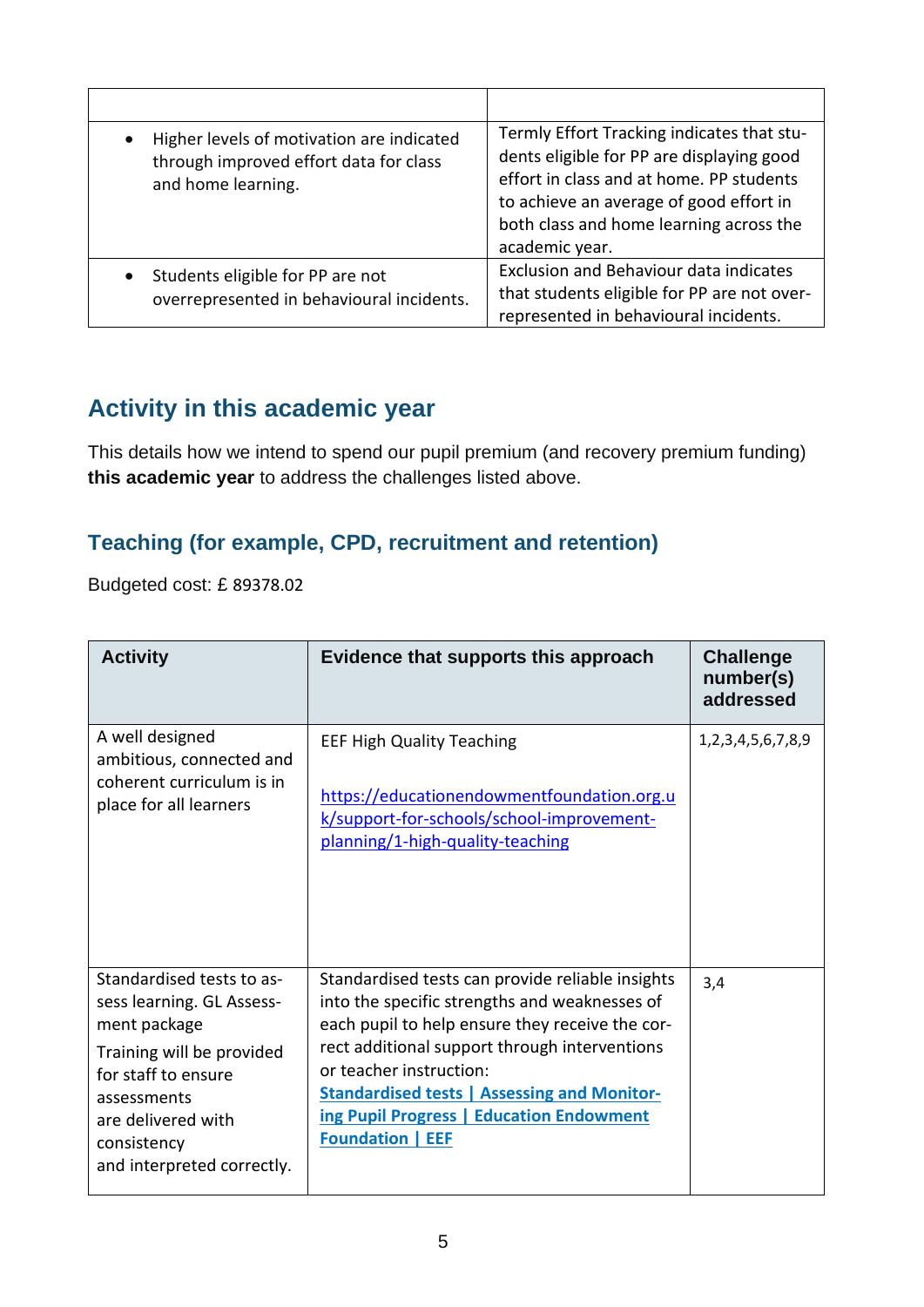|                                                                                                                                                                                                                                                                                                                                                                                                                                                                       | https://educationendowmentfounda-<br>tion.org.uk/news/eef-blog-assessing-learning-<br>in-the-new-academic-year-part-1                                                                                                                                                                                                                                                                                                                                                                                                                                                                                                             |                        |
|-----------------------------------------------------------------------------------------------------------------------------------------------------------------------------------------------------------------------------------------------------------------------------------------------------------------------------------------------------------------------------------------------------------------------------------------------------------------------|-----------------------------------------------------------------------------------------------------------------------------------------------------------------------------------------------------------------------------------------------------------------------------------------------------------------------------------------------------------------------------------------------------------------------------------------------------------------------------------------------------------------------------------------------------------------------------------------------------------------------------------|------------------------|
| Addressing vocabulary gap<br>in subject domains.<br>New post in Achievement<br>team 'director of<br>intervention' - English<br>teacher/oracy lead<br>Purchase and use of Bed-<br>rock vocabulary interven-<br>tion.                                                                                                                                                                                                                                                   | https://educationendowmentfounda-<br>tion.org.uk/education-evidence/guidance-re-<br>ports/literacy-ks3-ks4<br>https://impact.chartered.college/article/beck-<br>deepening-knowledge-through-vocabulary-<br>learning/<br><b>Oral language interventions   EEF (educa-</b><br>tionendowmentfoundation.org.uk)                                                                                                                                                                                                                                                                                                                       | 2, 3, 4, 5, 8          |
| <b>Ensure that Early Career</b><br>Teachers (ECTs) receive<br>expert support in<br>developing behaviour<br>management,<br>pedagogy, curriculum, as-<br>sessment and<br>professional<br>behaviours.<br>Bright futures 'Gold pack-<br>age' purchased as a Trust<br>and used in all schools.<br>ECF mentors identified in<br>school. Mentors to re-<br>ceive training through<br>bright futures package.<br>Protected time for men-<br>tors and ECF teachers to<br>meet. | 'During induction, it is essential that early ca-<br>reer teachers are able to develop the<br>knowledge, practices and working habits that<br>set them up for a fulfilling and successful career<br>in teaching.' (ECF, 2019)<br>The Education Endowment Foundation has in-<br>dependently reviewed the Early Career Frame-<br>work to ensure it draws on the best available<br>evidence and that this evidence has been inter-<br>preted with fidelity.<br><b>Early Career Framework (publishing.ser-</b><br>vice.gov.uk)                                                                                                        | 1, 2, 3, 4, 5, 6, 7, 8 |
| High quality training and<br>CPD package for all teach-<br>ing staff at CHS South.<br>Time on the timetable for<br>literacy interventions to<br>support students who<br>have been identified as<br>likely benefitting from this<br>offer, delivered by trained<br><b>English and Maths staff</b><br>with a bespoke package.<br>The ongoing CPD package<br>at CHS South is designed to                                                                                 | Targeted reading interventions are effective in<br>raising attainment.<br>Reading comprehensions strategies involve the<br>teaching of explicit approaches and techniques<br>a pupil can use to improve their comprehension<br>of written text. Many learners will develop<br>these approaches without teacher guidance,<br>adopting the strategies through trial and error<br>as they look to better understand texts that<br>challenge them. However, we know that on av-<br>erage, disadvantaged children are less likely to<br>own a book of their own and read at home with<br>family members, and for these reasons may not | 1, 2, 3, 4, 5, 6, 7, 8 |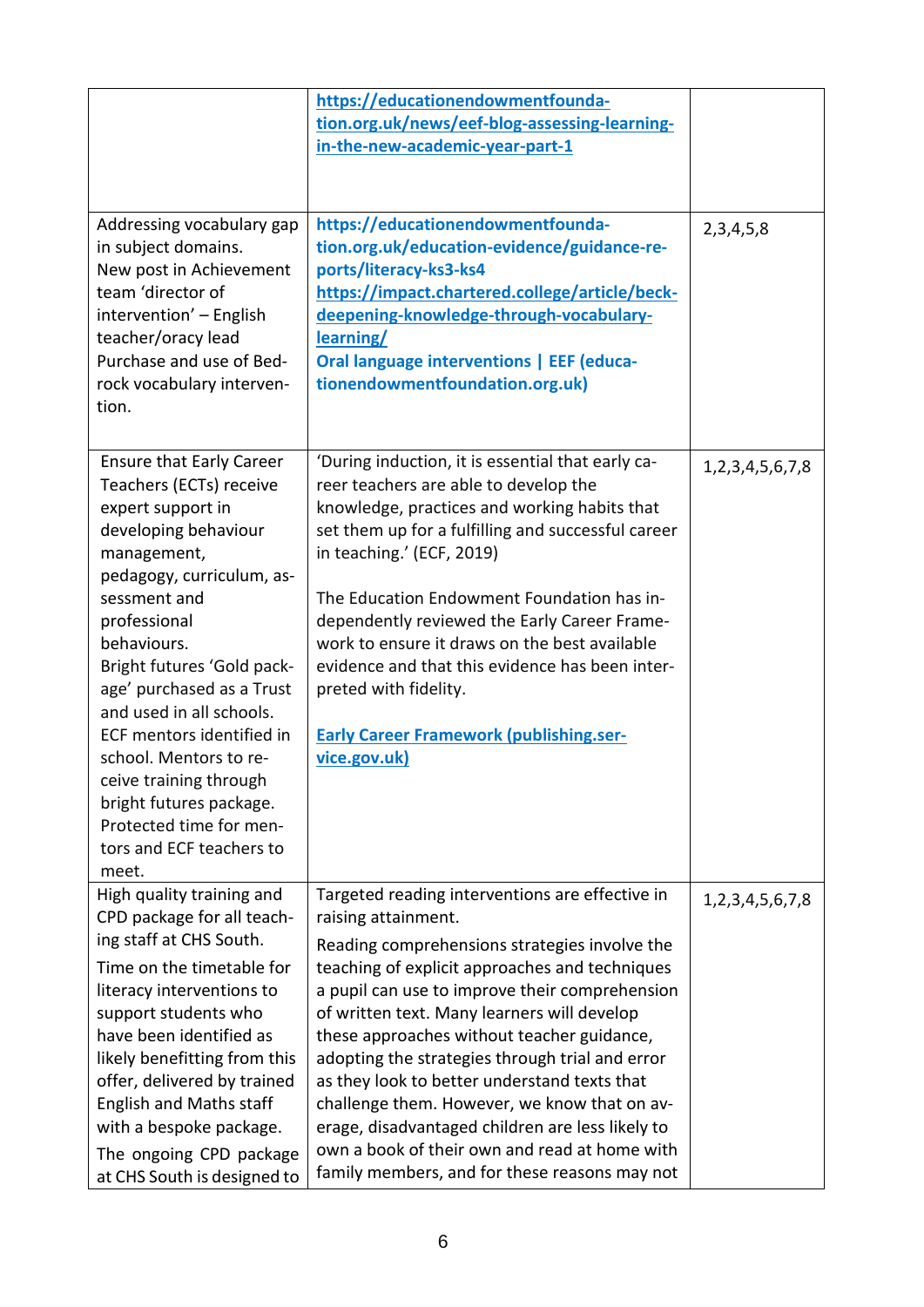| drive forwards school im-<br>provement, improve pupil                                                                                                 | acquire the necessary skills for reading and un-<br>derstanding challenging texts.                                                                                            |  |
|-------------------------------------------------------------------------------------------------------------------------------------------------------|-------------------------------------------------------------------------------------------------------------------------------------------------------------------------------|--|
| outcomes and to ensure<br>that all staff are highly<br>skilled in teaching and<br>learning.                                                           | https://educationendowmentfounda-<br>tion.org.uk/education-evidence/teaching-<br>learning-toolkit/reading-comprehension-strat-<br>egies                                       |  |
| External Professional de-<br>velopment opportunities<br>for staff to further develop<br>their skills, linked to the                                   | https://www.gov.uk/government/publica-<br>tions/literacy-and-numeracy-catch-up-strate-<br>gies                                                                                |  |
| school development plan.<br>School to buy into The<br>Books Trust, books Buzz -<br>year 7 and 8 students.                                             | Expert teachers develop a broad array of teach-<br>ing strategies that, combined with subject<br>knowledge and knowledge of their pupils, posi-<br>tively impact on learning. |  |
| Reading for pleasure to en-<br>thuse and engage. Form<br>implemented<br>reading<br>across all year groups to<br>encourage reading<br>for<br>pleasure. | https://educationendowmentfounda-<br>tion.org.uk/the-tiered-model/1-high-quality-<br>teaching/                                                                                |  |
|                                                                                                                                                       | Research evidence report on reading for pleasure<br>https://www.gov.uk/government/publica-<br>tions/research-evidence-on-reading-for-pleas-<br>ure                            |  |

## **Targeted academic support (for example, tutoring, one-to-one support structured interventions)**

Budgeted cost: £ **91022.49**

| <b>Activity</b>                                                                                                                                                                                                                 | Evidence that supports this approach                                                                                                                                                                                                                                                                                                                                                                                                 | <b>Challenge</b><br>number(s)<br>addressed |
|---------------------------------------------------------------------------------------------------------------------------------------------------------------------------------------------------------------------------------|--------------------------------------------------------------------------------------------------------------------------------------------------------------------------------------------------------------------------------------------------------------------------------------------------------------------------------------------------------------------------------------------------------------------------------------|--------------------------------------------|
| Purchase and<br>implementation of the<br>fresh start phonics and<br>accelerated reader<br>interventions. Specialist<br>maths and teachers<br>deliver and monitor<br>progress. Data drops and<br>analysis to evidence<br>impact. | It is possible that some disadvantaged pupils<br>may not develop phonological awareness at<br>the same rate as other pupils, having been ex-<br>posed to fewer words spoken and books read<br>in the home. Targeted phonics interventions<br>may therefore improve decoding skills more<br>quickly for pupils who have experienced these<br>barriers to learning.<br><b>Phonics   EEF (educationendowmentfounda-</b><br>tion.org.uk) | 2,3                                        |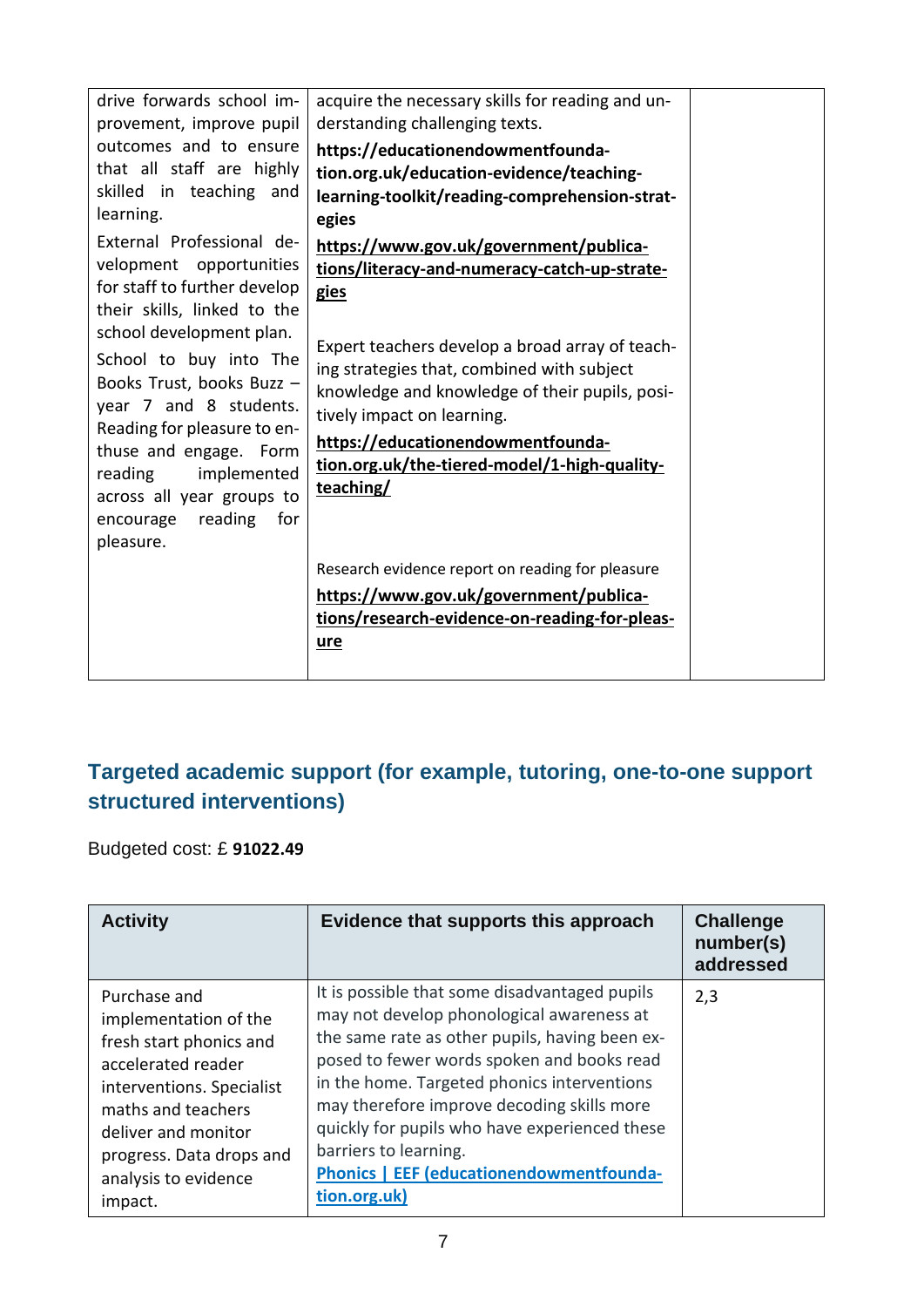| Director of interventions<br>to oversee.                                                                                                                                                                                                                                                                                        | <b>Teaching Assistant Interventions   EEF (edu-</b><br>cationendowmentfoundation.org.uk)                                                                                                                                                                                                                                                                                                                                                                                                                                                                                                                 |           |
|---------------------------------------------------------------------------------------------------------------------------------------------------------------------------------------------------------------------------------------------------------------------------------------------------------------------------------|----------------------------------------------------------------------------------------------------------------------------------------------------------------------------------------------------------------------------------------------------------------------------------------------------------------------------------------------------------------------------------------------------------------------------------------------------------------------------------------------------------------------------------------------------------------------------------------------------------|-----------|
| High quality remote and<br>home-learning<br>procedures are<br>embedded across school.<br>Remote learning planned<br>and ready to implement<br>in the event of any local<br>or national lockdowns.<br>Laptops are available for<br>students to loan if<br>required. Overseen by<br>AHT with responsibility<br>for Home Learning. | https://d2tic4wvo1iusb.cloudfront.net/docu-<br>ments/guidance/Remote_Learn-<br>ing Rapid Evidence Assessment.pdf                                                                                                                                                                                                                                                                                                                                                                                                                                                                                         | 9         |
| Deployment of Maths<br>and English staff and<br>tutors to deliver small<br>group interventions.                                                                                                                                                                                                                                 | Research which focuses on who will provide<br>one to one or small group targeted interven-<br>tions shows a stronger positive benefit of be-<br>tween four and six additional months on aver-<br>age. Often interventions are based on a clearly<br>specified approach which teaching assistants<br>have been trained to deliver.<br>There is also evidence that working with teach-<br>ing assistants can lead to improvements in pu-<br>pils' attitudes<br>https://educationendowmentfounda-<br>tion.org.uk/education-evidence/teaching-<br>learning-toolkit/teaching-assistant-interven-<br>tions     | 2,3,4,8,9 |
|                                                                                                                                                                                                                                                                                                                                 | Small group tuition approaches can support<br>pupils to make effective progress by providing<br>intensive, targeted academic support to those<br>identified as having low prior attainment or at<br>risk of falling behind. Small group tuition offers<br>an opportunity for greater levels of interaction<br>and feedback compared to whole class teach-<br>ing which can support pupils to overcome bar-<br>riers to learning and increase their access to<br>the curriculum.<br>https://educationendowmentfounda-<br>tion.org.uk/education-evidence/teaching-<br>learning-toolkit/small-group-tuition |           |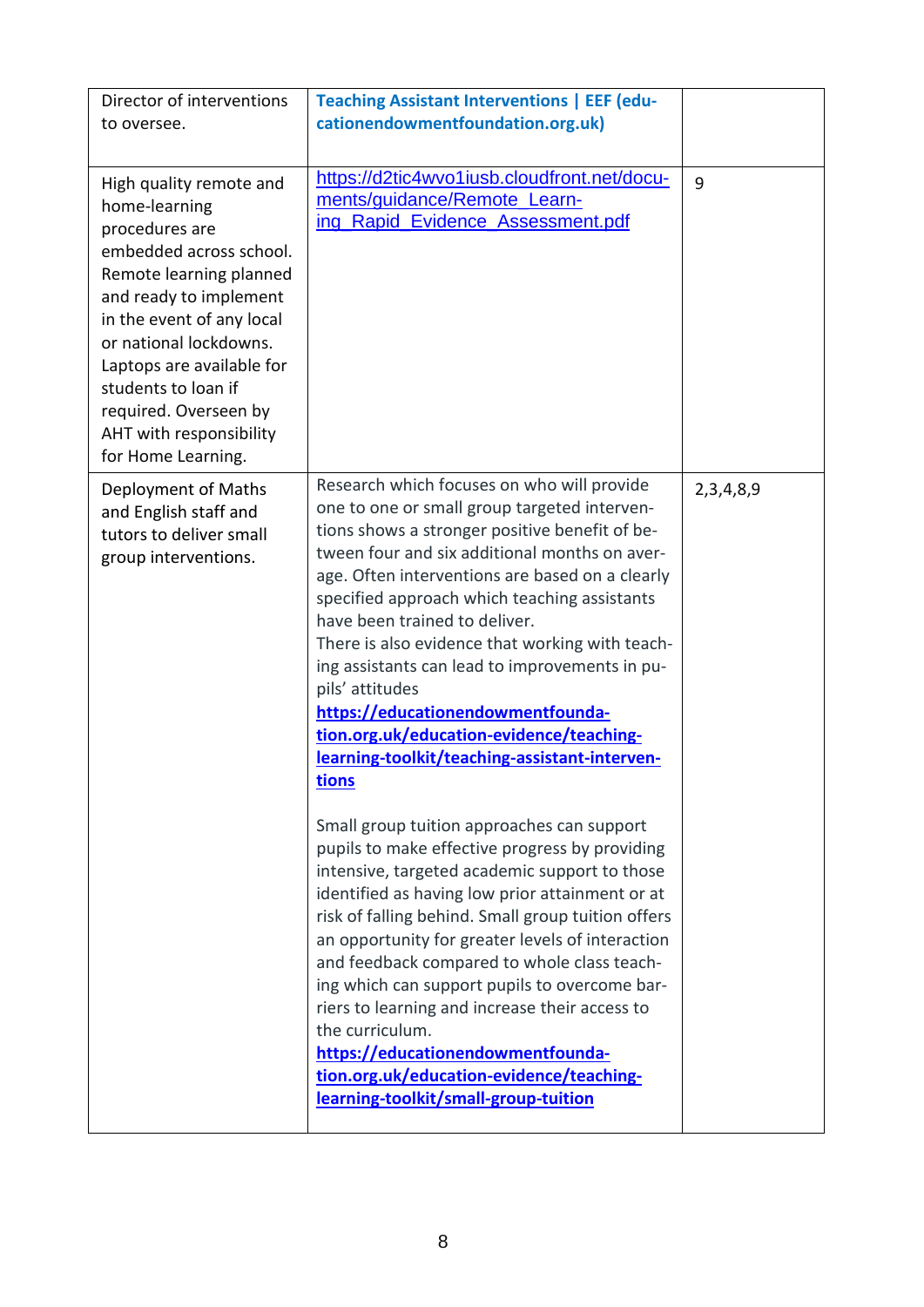| Engaging with the Na-<br>tional Tutoring/Aca-<br>demic Mentoring pro-<br>gramme to address<br>knowledge gaps across<br>EBacc subjects.<br>Specialist tutors em-<br>ployed.                                                                                                                                                                                                                                                                                                                                                                                                                                      | https://educationendow-<br>mentfoundation.org.uk/educa-<br>tion-evidence/teaching-learning-<br>toolkit/small-group-tuition                                                                                                                                                                                                                                                                                                                                                                                                                                                                                                                                                                                                                                                                                                                                                                                                                                                                                                                                                                                                                                                                                                                                                                                                                                      | 2,3,4,8,9       |
|-----------------------------------------------------------------------------------------------------------------------------------------------------------------------------------------------------------------------------------------------------------------------------------------------------------------------------------------------------------------------------------------------------------------------------------------------------------------------------------------------------------------------------------------------------------------------------------------------------------------|-----------------------------------------------------------------------------------------------------------------------------------------------------------------------------------------------------------------------------------------------------------------------------------------------------------------------------------------------------------------------------------------------------------------------------------------------------------------------------------------------------------------------------------------------------------------------------------------------------------------------------------------------------------------------------------------------------------------------------------------------------------------------------------------------------------------------------------------------------------------------------------------------------------------------------------------------------------------------------------------------------------------------------------------------------------------------------------------------------------------------------------------------------------------------------------------------------------------------------------------------------------------------------------------------------------------------------------------------------------------|-----------------|
| Implementation of an<br>Achievement Team, to<br>work with targeted groups<br>of students across school<br>to raise the aspirations,<br>motivation and engage-<br>ment in a wide range of<br>subjects, careers and ex-<br>tra-curricular experiences<br>of our disadvantaged pu-<br>pils. Plan and deliver a<br>range of events through-<br>out the school year for<br>these targeted students.<br>Ensure high levels of par-<br>ent engagement for disad-<br>vantaged pupils.<br>An Arts rich curriculum<br>and extensive enrichment<br>curriculum underpin the<br>whole school curriculum<br>and school ethos. | Disadvantaged pupils are less likely to benefit<br>from having a space to conduct home learn-<br>ing. Evidence also suggests that disadvan-<br>taged pupils make less academic progress,<br>and sometimes attainment levels even re-<br>gress during the summer holidays, due to the<br>level of formal and informal learning activities<br>they do or do not participate in. By designing<br>and delivering effective approaches to sup-<br>port parental engagement, schools and teach-<br>ers may be able to mitigate some of these<br>causes of educational disadvantage, support-<br>ing parents to assist their children's learning<br>or their self-regulation, as well as specific<br>skills, such as reading.<br>https://educationendowmentfounda-<br>tion.org.uk/education-evidence/teaching-<br>learning-toolkit/parental-engagement<br>There is intrinsic value in teaching pupils crea-<br>tive and performance skills and ensuring dis-<br>advantaged pupils access a rich and stimulat-<br>ing arts education. Arts participation may be<br>delivered within the core curriculum, or<br>though extra-curricular or cultural trips which<br>can be subject to financial barriers for pupils<br>from deprived backgrounds.<br>https://educationendowmentfounda-<br>tion.org.uk/education-evidence/teaching-<br>learning-toolkit/arts-participation | 1,2,3,4,5,6,7,8 |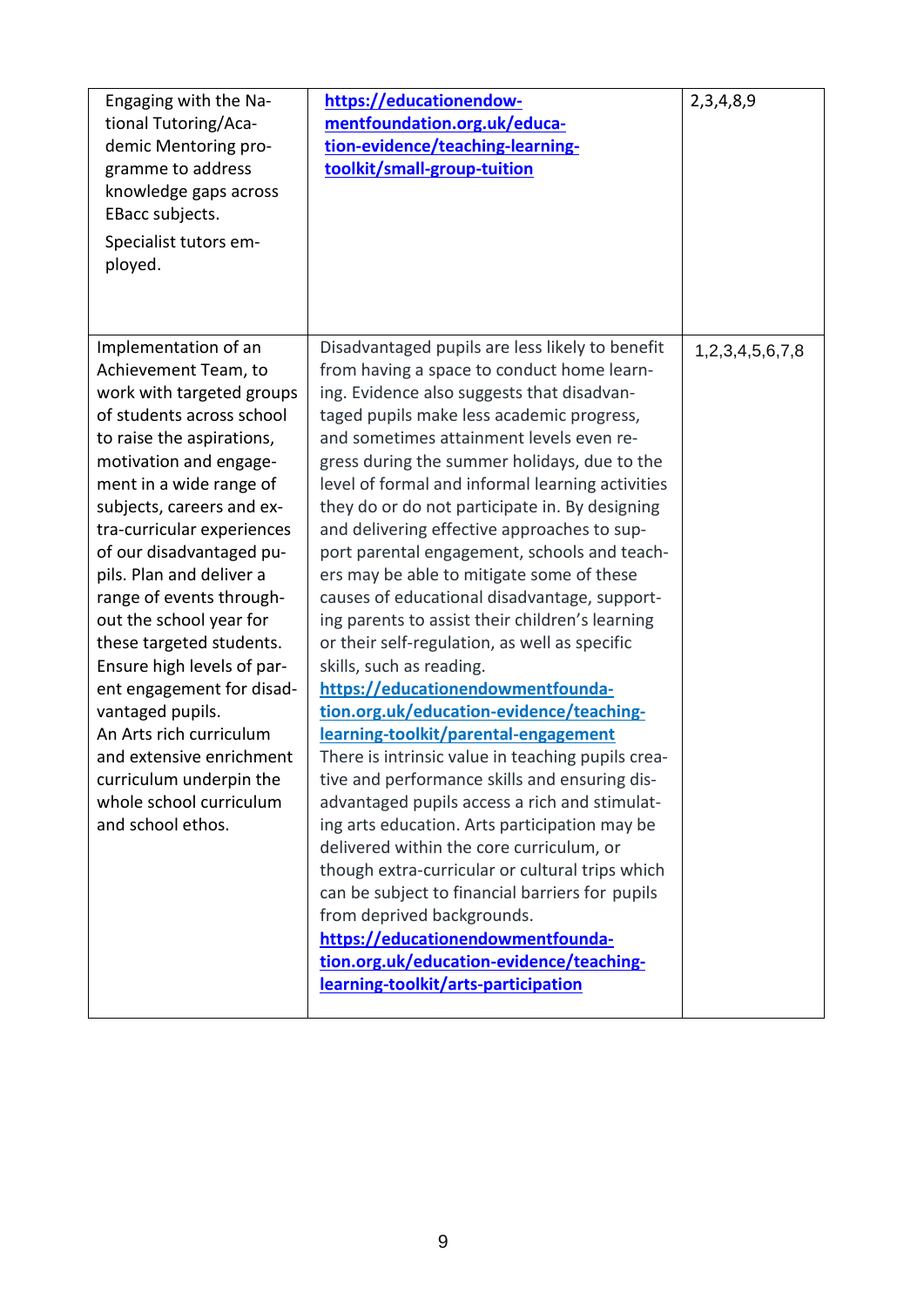## **Wider strategies (for example, related to attendance, behaviour, wellbeing)**

Budgeted cost: £ **351838.25**

| <b>Activity</b>                                                                                                                                                                                                                                                                        | <b>Evidence that supports this</b><br>approach                                                                                                                                                                                                                                                                                                                                                                                                                                                                                                                                                                                                                                                          | <b>Challenge</b><br>number(s)<br>addressed |
|----------------------------------------------------------------------------------------------------------------------------------------------------------------------------------------------------------------------------------------------------------------------------------------|---------------------------------------------------------------------------------------------------------------------------------------------------------------------------------------------------------------------------------------------------------------------------------------------------------------------------------------------------------------------------------------------------------------------------------------------------------------------------------------------------------------------------------------------------------------------------------------------------------------------------------------------------------------------------------------------------------|--------------------------------------------|
| Free Breakfast Club                                                                                                                                                                                                                                                                    | Evidence shows that providing a healthy<br>school breakfast at the start of the school<br>day can contribute to improved readiness<br>to learn, increased concentration, and im-<br>proved wellbeing and behaviour.<br>Breakfast clubs programme 2021-2023 -<br><b>GOV.UK (www.gov.uk)</b><br>Government published report on the im-<br>pact of breakfast clubs on students in<br>school with high instances of deprivation.<br><b>Breakfast clubs in high-deprivation</b><br>schools - GOV.UK (www.gov.uk)<br>https://educationendowmentfounda-<br>tion.org.uk/projects-and-evaluation/pro-<br>jects/national-school-breakfast-pro-<br>gramme                                                          | 1,6,8                                      |
| <b>Employment of Lead</b><br>attendance officer 0.5<br>and attendance officer.                                                                                                                                                                                                         | Embedding principles of good practice set<br>out in DfE's Improving School Attend-<br>ance advice.                                                                                                                                                                                                                                                                                                                                                                                                                                                                                                                                                                                                      | $\mathbf{1}$                               |
| Social and emotional<br>Learning/<br>Therapeutic<br>interventions - to<br>support/improve<br>students' attendance,<br>behaviour, mental<br>health, and wellbeing.<br>(play therapy, Lego<br>therapy, SALT,<br>Educational<br>psychologist)<br>Peripatetic Music<br>lessons subsidised. | https://educationendowmentfounda-<br>tion.org.uk/education-evidence/teach-<br>ing-learning-toolkit/social-and-emo-<br>tional-learning<br>Evidence suggests that children from dis-<br>advantaged backgrounds have, on aver-<br>age, weaker SEL skills at all ages than their<br>more affluent peers. These skills are likely<br>to influence a range of outcomes for pu-<br>pils: lower SEL skills are linked with poorer<br>mental health and lower academic attain-<br>ment. SEL interventions in education are<br>shown to improve SEL skills and are there-<br>fore likely to support disadvantaged pupils<br>to understand and engage in healthy rela-<br>tionships with peers and emotional self- | 1,6,7,8                                    |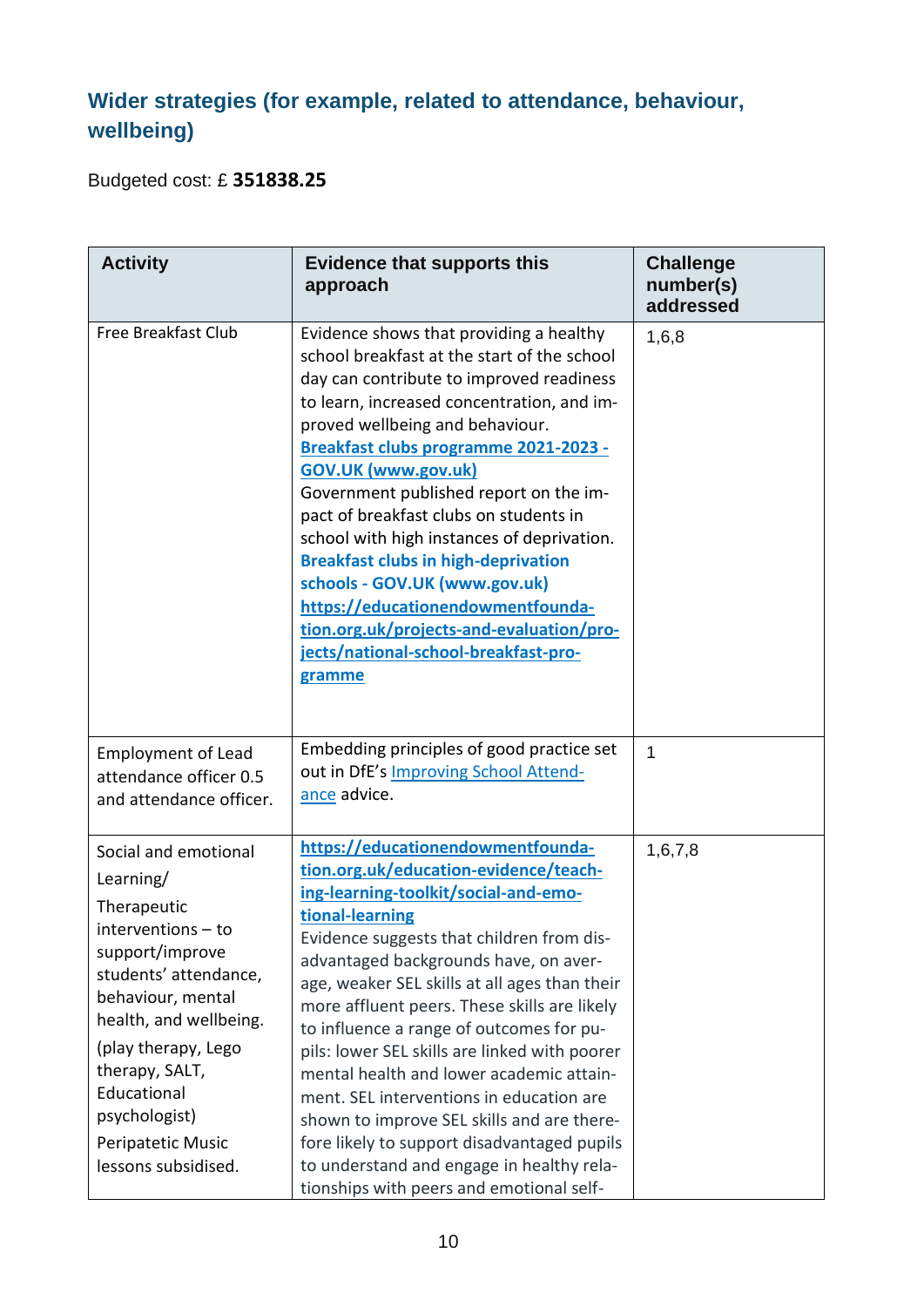|                           | regulation, both of which may subse-                             |         |
|---------------------------|------------------------------------------------------------------|---------|
|                           | quently increase academic attainment.                            |         |
|                           | <b>Arts participation   EEF (educationen-</b>                    |         |
|                           | dowmentfoundation.org.uk                                         |         |
| 1 day a week 42nd         | Some evidence suggests that some pupils                          | 1,6,7,8 |
| street counselling        | from disadvantaged backgrounds show                              |         |
|                           | low engagement with or have low expec-                           |         |
| Young persons             | tations of schooling. Mentoring interven-                        |         |
| mentoring 2 days per      | tions may be more beneficial for these pu-                       |         |
| week                      | pils, as the development of trusting rela-                       |         |
|                           | tionships with an adult or older peer can                        |         |
|                           | provide a different source of support.                           |         |
|                           | https://educationendowmentfounda-                                |         |
|                           |                                                                  |         |
|                           | tion.org.uk/education-evidence/teach-                            |         |
|                           | ing-learning-toolkit/mentoring                                   |         |
| After school Homework     | Pupils eligible for free school meals typi-                      | 5,8,9   |
| Clubs staffed by          | cally receive additional benefits from                           |         |
| <b>Teachers</b>           | homework. However, surveys in England                            |         |
| (Science, Maths, English, | suggest that pupils from disadvantaged                           |         |
|                           | backgrounds are less likely to have a quiet                      |         |
| History, Geography,       | working space, are less likely to have ac-                       |         |
| Arts, Computing, PE)      | cess to a device suitable for learning or                        |         |
|                           | a stable internet connection and may re-                         |         |
|                           | ceive less parental support to complete                          |         |
|                           | homework and develop effective learning                          |         |
|                           | habits. These difficulties may increase the                      |         |
|                           | gap in attainment for disadvantaged pu-                          |         |
|                           | pils.                                                            |         |
|                           | Homework clubs can help to overcome                              |         |
|                           | these barriers by offering pupils the re-                        |         |
|                           |                                                                  |         |
|                           | sources and support needed to undertake<br>homework or revision. |         |
|                           |                                                                  |         |
|                           | <b>Extending school time   EEF (educa-</b>                       |         |
|                           | tionendowmentfoundation.org.uk                                   |         |
|                           |                                                                  |         |
|                           | <b>Homework   EEF (educationendow-</b>                           |         |
|                           | mentfoundation.org.uk)                                           |         |
| Careers Programme -       | Good career guidance is a necessity for so-                      | 5,8     |
| new post 'Director of     | cial mobility: those young people without                        |         |
| aspiration' to support    | significant social capital or home support                       |         |
| Year 10 careers. All      | to draw upon have the most to gain from                          |         |
| students have access      | high-quality career guidance.                                    |         |
| to high quality,          | <b>Good Career Guidance   Education  </b>                        |         |
|                           | Gatsby                                                           |         |
| independent careers       |                                                                  |         |
| advise. A well-planned    |                                                                  |         |
| careers programme is      |                                                                  |         |
| in place across school    |                                                                  |         |
| to ensure that no         |                                                                  |         |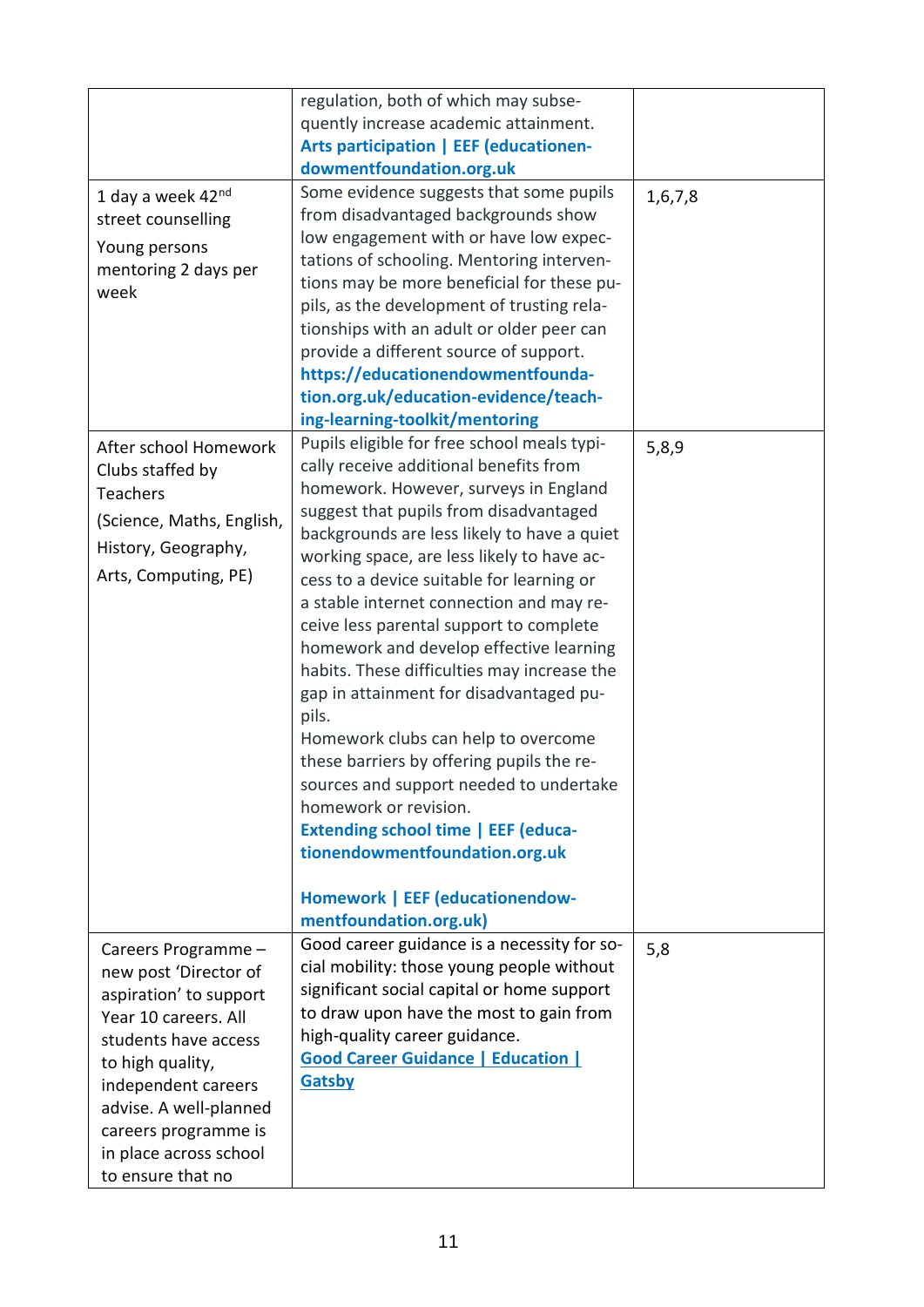| student is NEET at the |  |
|------------------------|--|
| end of key stage 4     |  |
| University trips for   |  |
| Year 10 students       |  |
|                        |  |
| Sixth Form trips for   |  |
| Year 10 students       |  |
| Working lunches with   |  |
| employers Years 9 + 10 |  |
|                        |  |
| students               |  |
| SLT named as Careers   |  |
| Lead.                  |  |
|                        |  |

**Total budgeted cost: £ 532238.76**